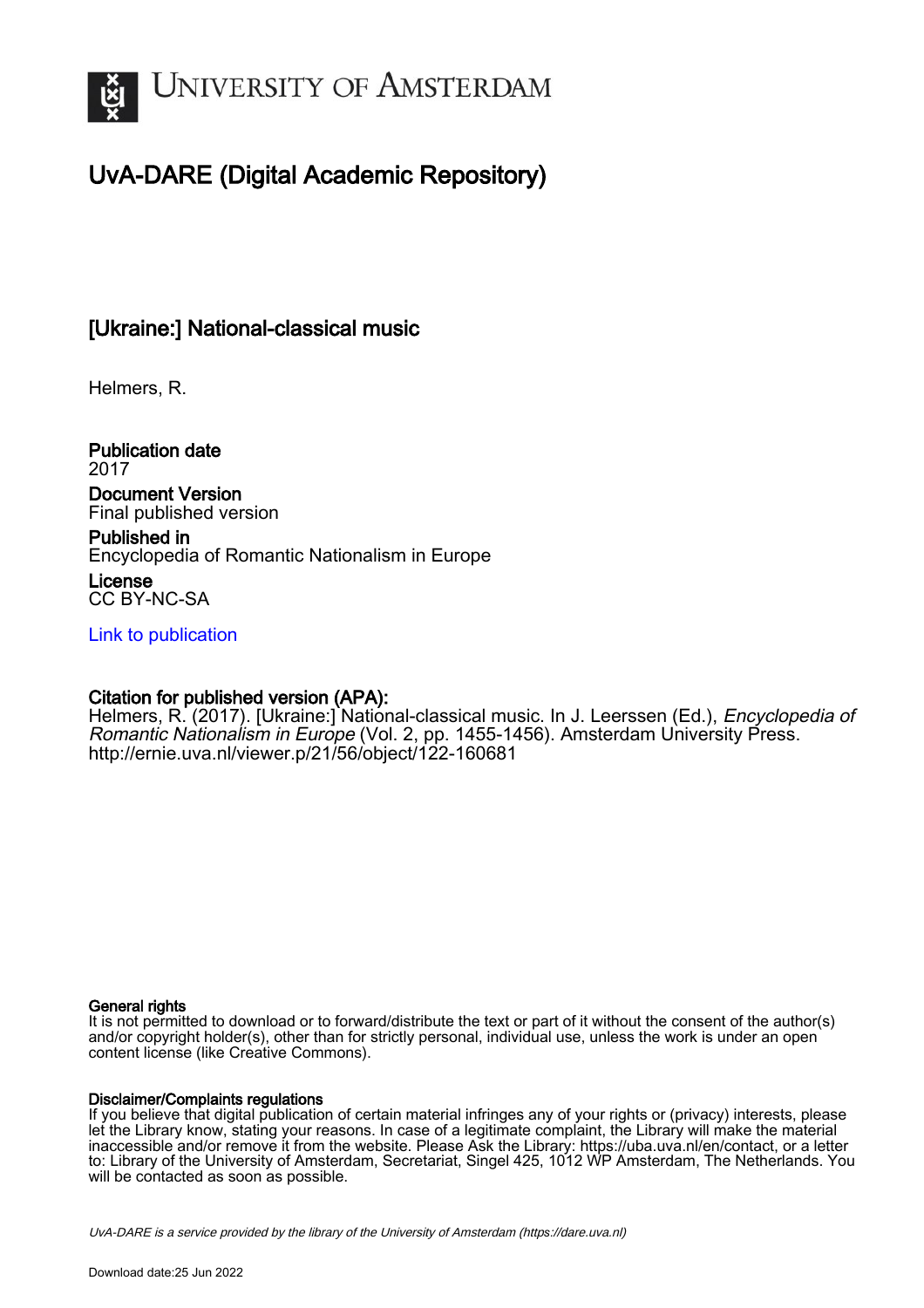http://ernie.uva.nl/viewer.p/21//object/122-160681

#### Encyclopedia of Romantic Nationalism in Europe

#### National-classical music : Ukrainian

Author: Helmers, Rutger

The development of a national tradition of Ukrainian classical music in the 19th and 20th centuries was an uphill battle.

In the 19th century, western Ukraine, which under Habsburg rule enjoyed substantial cultural and civic liberties, was a hotbed for Ukrainian nation-building activity. The most significant institution in this context was the Tovarystvo Prosvita (Society for Enlightenment, founded in L'viv in 1868), which aimed to disseminate Ukrainian national culture to a mass audience, and amongst other things sought to offer arranged music to the villages. Composers in this area, particularly the cities Peremyšl' and L'viv, made first efforts in developing a folk-song-based national repertoire, largely aimed at amateur performance. This included Myhajlo Verbyc'kyj (1815–1870), the composer of Ukraine's current national anthem (Šče ne vmerla Ukrajina/, "Ukraine has not yet perished", 1863; on lyrics by Pavlo Čubyns'kyj).

In the larger part of Ukraine that fell within the Russian Empire, the official ideology promoted the idea of a fundamental kinship of the Russian and Ukrainian peoples, and "Ukrainophile" particularism was viewed with suspicion. In the second half of the century, attempts at Ukrainian cultural production were discouraged, most notoriously through the Ems Ukaz of 1876, which prohibited most forms of public expression in the "Little Russian dialect", including theatrical performances and printed music with words.

Folklore, however, was exempted from such restrictions, and the rich and lively traditions of Ukrainian folk-music have been appropriated for the Russian tradition no less than by the Ukrainian national movement. Just as Ukrainian songs were often included in early collections of "Russian" folk-song, Russian composers routinely mined Ukrainian folk-music and subjects as sources of "provincial" local colour and self-definition vis-à-vis the West. Among the most famous examples are the operas by Rimskij-Korsakov ("May Night", 1880; and "Christmas Eve", 1895) and Čajkovskij (Čerevički, 1887) based on the Ukrainian stories of Nikolaj Gogol', whose legacy has been claimed for Ukrainian and Russian nation-building alike. The success of such works has tended to overshadow similar works by Ukrainian composers, both internationally and within the Empire.

In the 1860s and 1870s, several Ukrainian composers such as Petro Sokal's'kyj and Myhajlo Kalačevs'kyj attempted large-scale works with national subject-matter or a distinctive idiom, most of which, however, remained relatively obscure. The first widely recognized classic is Zaporožec za Dunaem ("The Zaporozhian Cossack Behind the Danube", 1863), a comic opera by Semen Hulak-Artemovs'kyj, premiered in Russian at the St Petersburg Mariinsky Theatre, where its composer was engaged as a baritone. The opera has been adopted as a cornerstone for the Ukrainian national repertoire in the Soviet era, but the opera itself, as some commentators warn, was an occasional work and in its original form hardly an expression of a Ukrainian nationalist sentiment.

Mykola Lysenko (1842–1912) is conventionally viewed as the proper founder of the national school of Ukrainian music, not only for the quality of his work and the breadth of his activities, but also for his nationalist and revolutionary ideals, which strained his relations with the authorities and briefly saw him imprisoned in 1907. Starting in his student days in Leipzig (1864-66), he published several collections of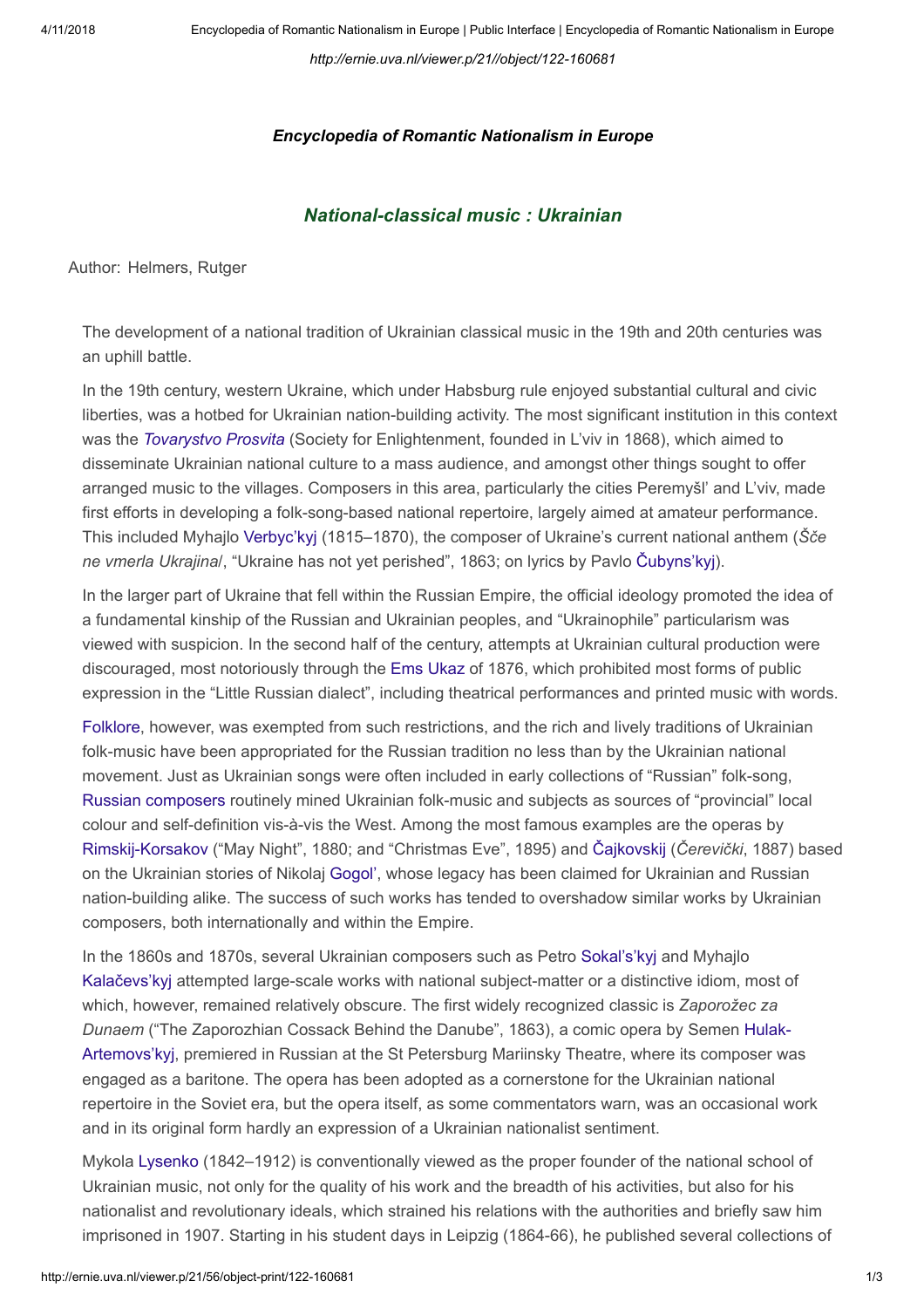4/11/2018 Encyclopedia of Romantic Nationalism in Europe | Public Interface | Encyclopedia of Romantic Nationalism in Europe

Ukrainian folk-songs. In 1874-76, he briefly moved to the imperial capital St Petersburg to study orchestration with Rimskij-Korsakov, and then settled in Kyiv to devote himself to the cause of Ukrainian music. For the stage, Lysenko composed several comic works (including Natalka Poltavka, 1889) and one patriotic historical opera, Taras Bul'ba, based on Gogol'. He characteristically dismissed proposals to stage Taras Bul'ba in Russian translation, which eventually left the opera unorchestrated and unperformed until early Soviet times (1924). Like many contemporaries, Lysenko drew extensively on the work of Ukraine's national poet Taras Ševčenko (1814-61) for his vocal works, most notably in his cycle Muzyka do "Kobzarja" (1868-1903). As a composer and choral conductor, he gave an important impetus to the choral movement in Ukraine, and he founded a Music and Drama School (1904) as an alternative to the Imperial Russian Musical Society, which had established branches in Kyiv (1863), Kharkiv (1871) and Odessa (1884).

The first decades of the 20th century saw the formation of what might reasonably be called a Ukrainian national school, even though the independent Ukrainian Republic, which materialized out of the Revolution, was short-lived and the Ukrainian lands were soon annexed by Poland and the Soviet Union. With Lysenko's Music School and the establishment of the Kyiv and Odessa Conservatories (1913), music education vastly improved. Composers continued the paths set out by Lysenko in various ways: by continuing the tradition of choral music, drawing on folk-song as well as the 18th-century Kyivan choral concerto (partesnyj koncert) tradition (e.g. Stanislav Ljudkevyč and Mykola Leontovyč) or by integrating folk-style into large instrumental forms such as the symphony (Levko Revuc'kyj). Borys Ljatošyns'kyj (1895–1968), the outstanding composer of the interwar period, focused on avant-garde instrumental works not easily related to traditions of Romantic Nationalism, but he did on occasion turn to national themes and folk-song in significant works such as "Overture on four Ukrainian Themes" (1927) and the opera "The Golden Ring" (1929).

The imposition of Socialist Realism and the crackdown on the cultural elite in the mid-1930s again posed severe strictures on the development of Ukrainian national music. Stalinist cultural policy, however, did allow for a cultivation of national culture and hero worship in the republics. This included revivals of Zaporožec za Dunaem and Taras Bul'ba, and the production of new works heavily reliant on 19th-century tradition, most notably Kostjantyn Dan'kevyč's Bogdan Hmel'nic'kyj (1951), which succeeded in becoming a new national opera by fuelling Ukrainian national pride on the one hand while espousing the official view of the eternal friendship between the Russian and Ukrainian peoples on the other.



Part of the "Music and National Styles" project, funded by the Royal Netherlands Academy of Sciences

Baley, Virko, Sophia Hrytsa; 2001. "Ukraine", in: The new Grove dictionary of music and musicians, ed. Stanley Sadie, John Tyrrell (London: Macmillan) 50-57

Gerasymova-Persyds'ka, Nina; 1998. "Ukraine", in: Die Musik in Geschichte und Gegenwart, ed. Ludwig Finscher (Kassel: Bärenreiter) 1103-1115

Noll, William; 1993. "Music institutions and national consciousness among Polish and Ukrainian peasants", in: Ethnomusicology and modern music history, ed. Stephen Blum, Philip Bohlman, Daniel Neuman (Urbana, IL: U of Illinois P) 139-158

Taruskin, Richard; 1992. "Zaporozhets za Dunayem", in: The new Grove dictionary of opera, ed. Stanley Sadie, Christina Bashford (London: Macmillan), 4. 1209

Yekelchyk, Serhy; 2000. "Diktat and dialogue in Stalinist culture: Staging patriotic heroic opera in Soviet Ukraine, 1936-1954", Slavic review 59.3: 597-624

Yekelchyk, Serhy: 2001. "The nation's clothes: Constructing a Ukrainian high culture in the Russian Empire, 1860-1900". Jahrbücher für Geschichte Osteuropas 49.2: 230-239



All articles in the Encyclopedia of Romantic Nationalism in Europe edited by [Joep Leerssen](http://www.romanticnationalism.net/) are licensed under a Creative [Commons Attribution-NonCommercial-ShareAlike 4.0 International License.](http://creativecommons.org/licenses/by-nc-sa/4.0/)

Permissions beyond the scope of this license may be available at [http://www.spinnet.eu.](http://www.spinnet.eu/)